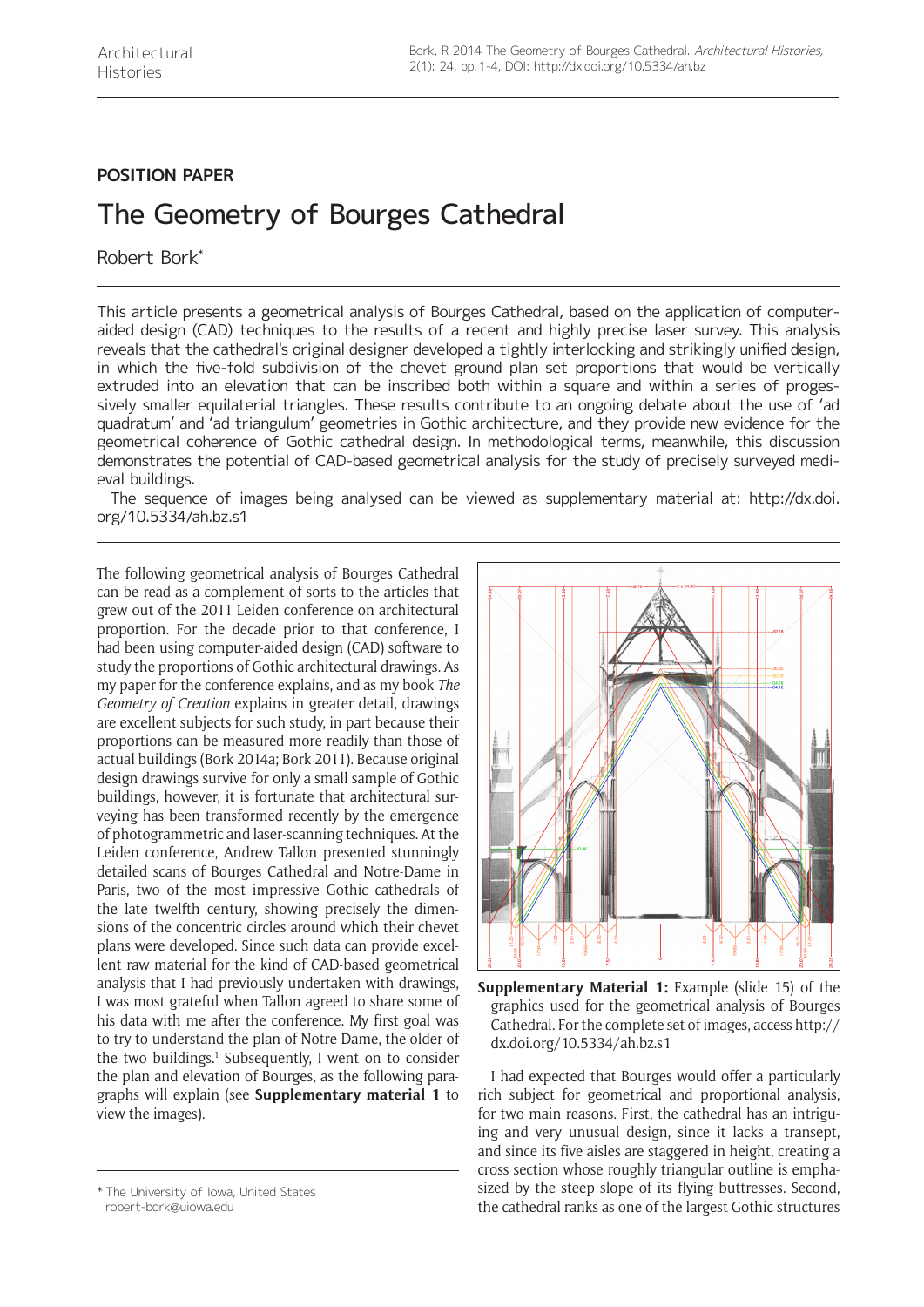in which the fabric produced in the first building campaign survives substantially unaltered by later modifications and accretions.<sup>2</sup> In the case of Bourges, therefore, the quality of Tallon's data permits the rigorous testing of hypotheses about the original intentions of a major cathedral designer. This is a crucial point because, as I explain in my main article from the Leiden conference, geometrical research into medieval architectural design has often been disparaged for its lack of rigor and reliability.3 More importantly, perhaps, this distrust of the literature on medieval geometry has led many scholars to conclude either that Gothic builders lacked coherent design principles, or that those principles could not be reliably recovered by modern researchers. My studies over the past decade have convinced me that, on the contrary, the geometrical principles of Gothic builders can, in fact, be rigorously explored. My analysis of Bourges, in particular, shows that the designer managed to combine multiple geometrical systems ingeniously: from a plan based on the five-fold subdivision of the east end he developed an elevation incorporating the geometries of both the square and the equilateral triangle. More precisely, the height of the main vaults derives from the triangular system, while the total section of the building, including its timber roof, neatly fills a square frame around its buttresses. In addition, these systems help to explain not only the overall format of the Bourges section, but also its details. I hope that these results, together with my previous work on Gothic drawings, will encourage more scholars to see the value of rigorous research into the geometrical principles of Gothic design.

My analysis of Bourges has given me a fresh perspective on many of the topics discussed by my fellow medievalists at the Leiden conference, and on my own work as well. Most immediately, of course, my analysis builds on the work of Andrew Tallon, underscoring the value of the exacting survey work that he has undertaken in recent years (Tallon 2014). My approach to the Bourges analysis, and my approach to Gothic design in general, has been strongly informed by the work of Stephen Murray, with whom both Tallon and I studied (Murray 1990; Murray 2014). I therefore find it exciting that all three of us have been grappling in our respective articles with the use of the equilateral triangle as a proportioning figure in the design of Gothic church sections, a topic whose complex historiography goes back at least to circa 1400 and the debates about Milan Cathedral that James Ackerman discussed in his 1949 article 'Ars Sine Scientia Nihil Est' (Ackerman 1949). In this connection, my Bourges analysis has given me new insight not only into the 'ad triangulum' geometrical scheme, but also into the ways in which it could be combined with the geometry of other figures, including the square, the pentagon, and the octagon. These findings, in turn, have increased my interest in medieval architectural numerology, a topic discussed at Leiden and in the present special collection by Elizabeth den Hartog (Hartog 2014). The case of Bourges also offers a valuable perspective on Marvin Trachtenberg's argument about the pre-Renaissance practice of 'building-in-time' (Trachtenberg

2010; Trachtenberg 2014). While the design of the cathedral was certainly modified during construction, in accord with this paradigm, the precision of the first campaign, which Tallon's survey permits one to appreciate, shows that the original designer intended to fix the shape of the building in a rigorous and global fashion.<sup>4</sup> Interestingly, too, my analyses of Bourges, Notre-Dame, and Saint-Denis demonstrate that the designers of these three 12th-century buildings used not only the axes of their piers, but also their plinths, as important geometrical fixed points, a result that ties in closely to Matthew Cohen's discussion of plinth-to-plinth measurement in Florence's cathedral of Santa Maria del Fiore and in Brunelleschi's 15th-century basilicas.<sup>5</sup> My analysis of Bourges also provides an early example of the Gothic design strategy in which the proportions of the elevation would develop from those established in the ground plan, a strategy also seen in the 16th-century tabernacle scheme discussed by Krista De Jonge, and in the Ulm and Freiburg tower designs that I discussed at Leiden (De Jonge 2014; Bork 2014a). My work on Bourges has also suggested to me the tantalizing possibility that the original designer's consideration of early schemes for the cathedral's elevation may have motivated slight changes to the ground plan, which in turn went on to influence the current elevation.

To put this analysis into context, it will be helpful to make a few brief observations about the literature on proportioning figures in Gothic elevation design. Early in the debates on Milan Cathedral, a basic question was whether the elevation of the church should be inscribed in a square or within the lower figure of an equilateral triangle. This distinction certainly mattered for the planning of the building, but it is important to note that 'ad quadratum' and 'ad triangulum' schemes could be applied in various ways, and even in some respects reconciled with each other, as the case of Bourges will demonstrate. At Milan, moreover, the rejection of the square option did not end the debate about how the triangle scheme should be applied. Ackerman's article has introduced many students of medieval architecture to the fact that the mathematician Stornaloco recommended a clever modular approximation to the equilateral triangle scheme, which the local builders ultimately rejected in favor of an even lower format based on 3–4–5 right triangles.6 Despite this turn of events, Cesariano included a version of Milan Cathedral conforming perfectly to an equilateral triangular scheme in his influential 1521 version of Vitruvius's *De architectura* (Cesariano 1521). Nineteenth-century scholars, including Viollet-le-Duc and Georg Dehio, moreover, believed that equilateral schemes of this general type governed the section designs of many medieval churches (Viollet-le-Duc 1858–68; Dehio and Bezold 1894). In the past century these views have frequently been dismissed or criticized, partly because really precise building surveys have been hard to come by, but recent studies of both buildings and medieval design drawings suggest that elevation schemes based on the equilateral triangle were, indeed, used by many medieval designers.<sup>7</sup>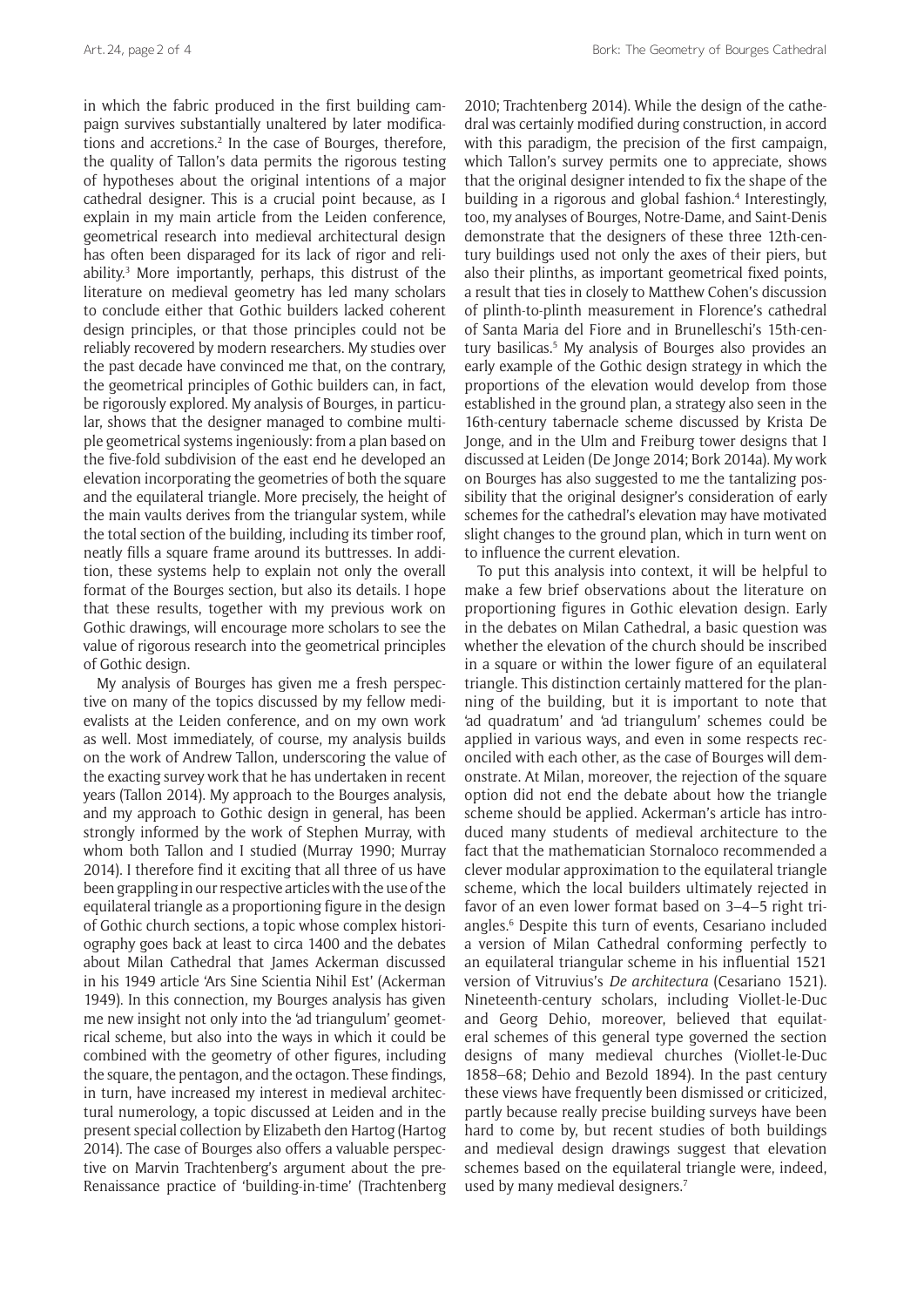The following analysis of the Bourges choir design will demonstrate an important feature of the Gothic design process: namely, the way in which dynamical schemes of geometrical unfolding could develop even within the seemingly rigid frames of basic geometrical figures like the circle, square, and equilateral triangle. So, while these figures were commonly used in the steps of the Gothic design process, Gothic buildings tend to differ widely in the proportions of their respective elements, with little of the convergence to canonical proportions seen in classical design.8 As the final section of this analysis will show, though, the designer of the Bourges choir may have been an early adopter of an octagon-based proportioning scheme previously explored at Notre-Dame in Paris, which would be seen in many later medieval churches, including the cathedrals of Reims, Clermont-Ferrand, Prague, and Aachen.9

Because of the dynamically unfolding nature of the Gothic design process, a fruitful strategy in the analysis of Gothic proportions can be to develop trial sequences of geometrical operations that generate forms matching those seen in the building, or in the associated design drawings. The following analysis of the Bourges choir, like the other such analyses I have undertaken, was developed in that manner. This approach may appear convoluted when compared to simple design strategies like inscribing a building elevation within a square or an equilateral triangle, but the relationship of the building components to those simple schemes only becomes clear when the details are taken into account. These are precisely the qualities that give the buildings their individual flavor. Gothic cathedrals, after all, deserve line-by-line scrutiny as much as literary texts. I thus hope that the following step-by-step analysis of the Bourges choir will help to shed some light on the particular artistic personality of the cathedral's first designer, as well as on the nature of Gothic design practice as a whole.

#### **Supplementary Material**

Please visit the following link to view the supplementary material:

Supplementary Material 1: [http://dx.doi.org/10.5334/](http://dx.doi.org/10.5334/ah.bz.s1) [ah.bz.s1](http://dx.doi.org/10.5334/ah.bz.s1)

### **Notes**

- <sup>1</sup> These results (Bork 2014b) were first published as a supplement to Bork (2014a), on the *Architectural Histories*  site. Available at DOI: [http://dx.doi.org/10.5334/](http://dx.doi.org/10.5334/ah.bq.s1) [ah.bq.s1.](http://dx.doi.org/10.5334/ah.bq.s1)
- <sup>2</sup> The standard monograph on the building is Branner (1989), which was published posthumously based on work that first appeared in French in 1962. Branner identified two main building campaigns, the first at the east of the cathedral, the second at the west. Within the first main campaign, the only one to be considered in this essay, Branner discerned three phases, based on his analysis of details such as window format. He argued, therefore, that the upper choir vessel was built in the third phase by a close follower of the original designer (Branner 1989: 43–48). This reading makes

good sense, but while Branner suggested that this follower may have introduced subtle changes to the elevation intended by the original designer, the coherence of the proportioning the system described in this essay strongly suggests that builder of the upper choir followed an overall scheme planned by the original designer.

- <sup>3</sup> As noted in Bork (2014), one of the most influential critiques of such geometrical research was Hecht (1979).
- <sup>4</sup> See note 1 above.
- <sup>5</sup> On Saint-Denis, see Bork (2013). On Notre-Dame in Paris, see Bork 2014b, the supplement to Bork 2014a, available at DOI: <http://dx.doi.org/10.5334/ah.bq.s1>. On Brunelleschi, see Cohen (2008; 2014a). On Santa Maria del Fiore, see Cohen (2014b), especially figures 5 to 19.
- <sup>6</sup> See Ackerman (1949). The existence of approximation schemes like Stornaloco's, or even the simpler use of 7/5 as an approximation for  $\sqrt{2}$ , blurs the sharp distinction between medieval geometry and Renaissance modularity that Rudolf Wittkower drew in the 20th century, and that Matthew Cohen has criticized in the 21st. See Wittkower (1949) and Cohen (2014a; 2014b). Because geometry seems to have had conceptual primacy in the Gothic design process, and because it can be difficult to reliably establish the units of measure used in the laying out of Gothic buildings, the present essay will use modern meters rather than any hypothesized historical units to describe the dimensions of Bourges Cathedral. On the challenges of recovering historic units of measure for medieval buildings, see Fernie (1990).
- <sup>7</sup> For critique of geometrical research, see especially Hecht (1979). For responses to Hecht's critique, see Bork (2011; 2014a). For the use of the equilateral triangle at Saint-Urbain in Troyes, see Neagley and Davis (2000). For the similar use of this figure at Strasbourg Cathedral, see Bork (2005).
- <sup>8</sup> It is interesting, for example, that buildings with very different proportions can be constructed within the frame of an equilateral triangle. Single-aisled buildings like the cathedral of Strasbourg or the church of Saint-Urbain in Troyes will tend to have wide main vessels when designed within this frame, while a double-aisled building like Bourges cathedral will have a comparatively slender main vessel, since this central space takes up a smaller fraction of the building's total width.
- <sup>9</sup> On Reims, Clermont, and Prague, see Bork (2014a). On Aachen, see Bork and Nussbaum (2014).

#### **References**

- **Ackerman, J** 1949 'Ars Sine Scientia Nihil Est': Gothic Theory of Architecture at the Cathedral of Milan. *Art Bulletin*  31: 84–111. DOI: <http://dx.doi.org/10.2307/3047224>
- **Bork, R** 2005 Plan B and the Geometry of Façade Design at Strasbourg Cathedral, 1250–1350. *Journal of the Society of Architectural Historians* 64: 442–73. DOI: <http://dx.doi.org/10.2307/25068200>